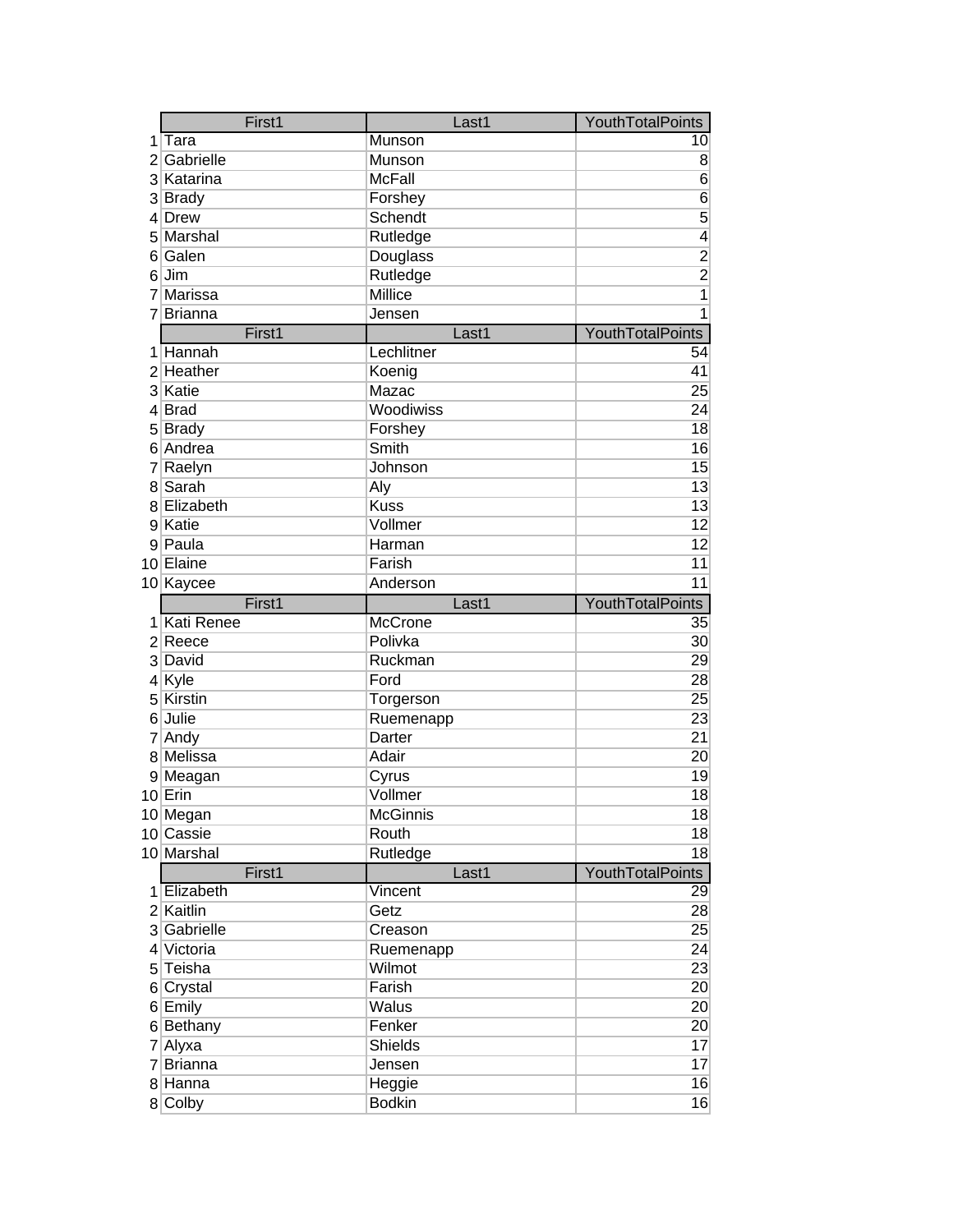| 9 Andrew                | Ruemenapp | 14 |
|-------------------------|-----------|----|
| 9 Katherine             | Reid      | 14 |
| 9 Sara                  | Jenkins   | 14 |
| $10$ Emily              | Vooris    | 13 |
| 10 Samuel Gunther Wente | Raleigh   | 13 |
| 10 Walter               | Dawydiak  | 13 |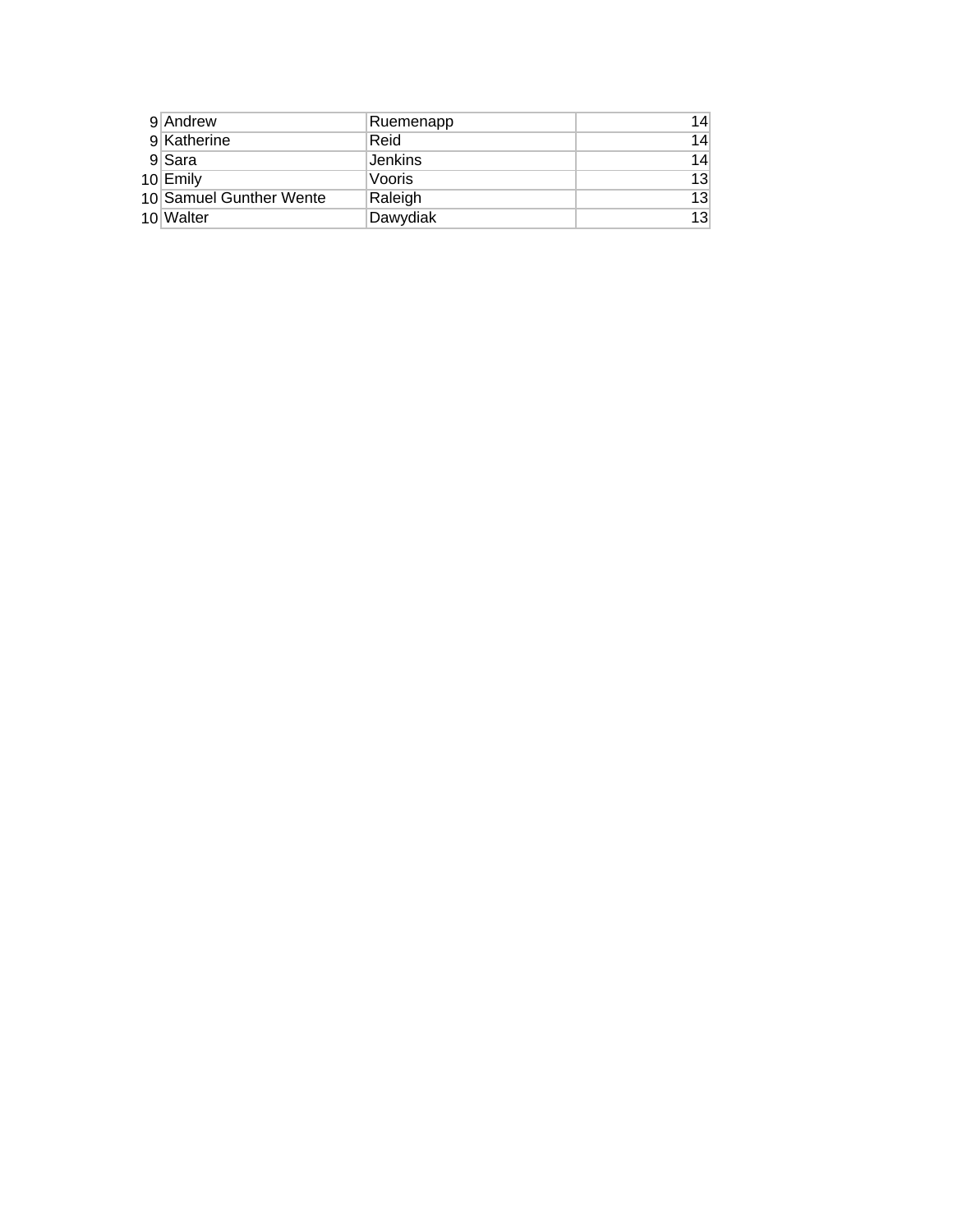| Class                                     |  |  |  |  |  |
|-------------------------------------------|--|--|--|--|--|
| Alpaca PR                                 |  |  |  |  |  |
| $\overline{\mathsf{PR}}$<br>Alpaca        |  |  |  |  |  |
| PR<br>Alpaca                              |  |  |  |  |  |
| PR<br>Alpaca                              |  |  |  |  |  |
| PR<br>Alpaca                              |  |  |  |  |  |
| $\overline{\mathsf{PR}}$<br>Alpaca        |  |  |  |  |  |
| PR<br>Alpaca                              |  |  |  |  |  |
| PR<br>Alpaca                              |  |  |  |  |  |
| PR<br>Alpaca                              |  |  |  |  |  |
| $\overline{\mathsf{PR}}$<br>Alpaca        |  |  |  |  |  |
| Class                                     |  |  |  |  |  |
| <b>Senior PR</b>                          |  |  |  |  |  |
| <b>Senior PR</b>                          |  |  |  |  |  |
| Senior PR                                 |  |  |  |  |  |
| Senior PR                                 |  |  |  |  |  |
| <b>Senior PR</b>                          |  |  |  |  |  |
| Senior PR                                 |  |  |  |  |  |
| <b>Senior PR</b>                          |  |  |  |  |  |
| Senior PR                                 |  |  |  |  |  |
| Senior PR                                 |  |  |  |  |  |
| Senior PR                                 |  |  |  |  |  |
| <b>Senior PR</b>                          |  |  |  |  |  |
| <b>Senior PR</b>                          |  |  |  |  |  |
| <b>Senior PR</b>                          |  |  |  |  |  |
| Class                                     |  |  |  |  |  |
| $\overline{\mathsf{PR}}$<br>Youth Int.    |  |  |  |  |  |
| Youth Int.<br>PR                          |  |  |  |  |  |
| PR<br>Youth Int.                          |  |  |  |  |  |
| PR<br>Youth Int.                          |  |  |  |  |  |
| PR<br>Youth Int.                          |  |  |  |  |  |
| PR<br>Youth<br>Int.                       |  |  |  |  |  |
| Youth<br>PR<br>Int.                       |  |  |  |  |  |
| $\overline{\mathsf{PR}}$<br>Youth<br>Int. |  |  |  |  |  |
| Youth Int.<br>РR                          |  |  |  |  |  |
| Youth Int.<br>РR                          |  |  |  |  |  |
| Youth Int. PR                             |  |  |  |  |  |
| Youth Int. PR                             |  |  |  |  |  |
| Youth Int. PR                             |  |  |  |  |  |
| Class                                     |  |  |  |  |  |
| Youth Jr.<br><b>PR</b>                    |  |  |  |  |  |
| Youth Jr. PR                              |  |  |  |  |  |
| Youth Jr. PR                              |  |  |  |  |  |
| Youth Jr. PR                              |  |  |  |  |  |
| Youth Jr. PR                              |  |  |  |  |  |
| Youth Jr. PR                              |  |  |  |  |  |
| Youth Jr. PR                              |  |  |  |  |  |
| Youth Jr.<br><b>PR</b>                    |  |  |  |  |  |
| Youth Jr.<br><b>PR</b>                    |  |  |  |  |  |
| Youth Jr.<br>ΡR                           |  |  |  |  |  |
| Youth Jr.<br><b>PR</b>                    |  |  |  |  |  |
| Youth Jr. PR                              |  |  |  |  |  |